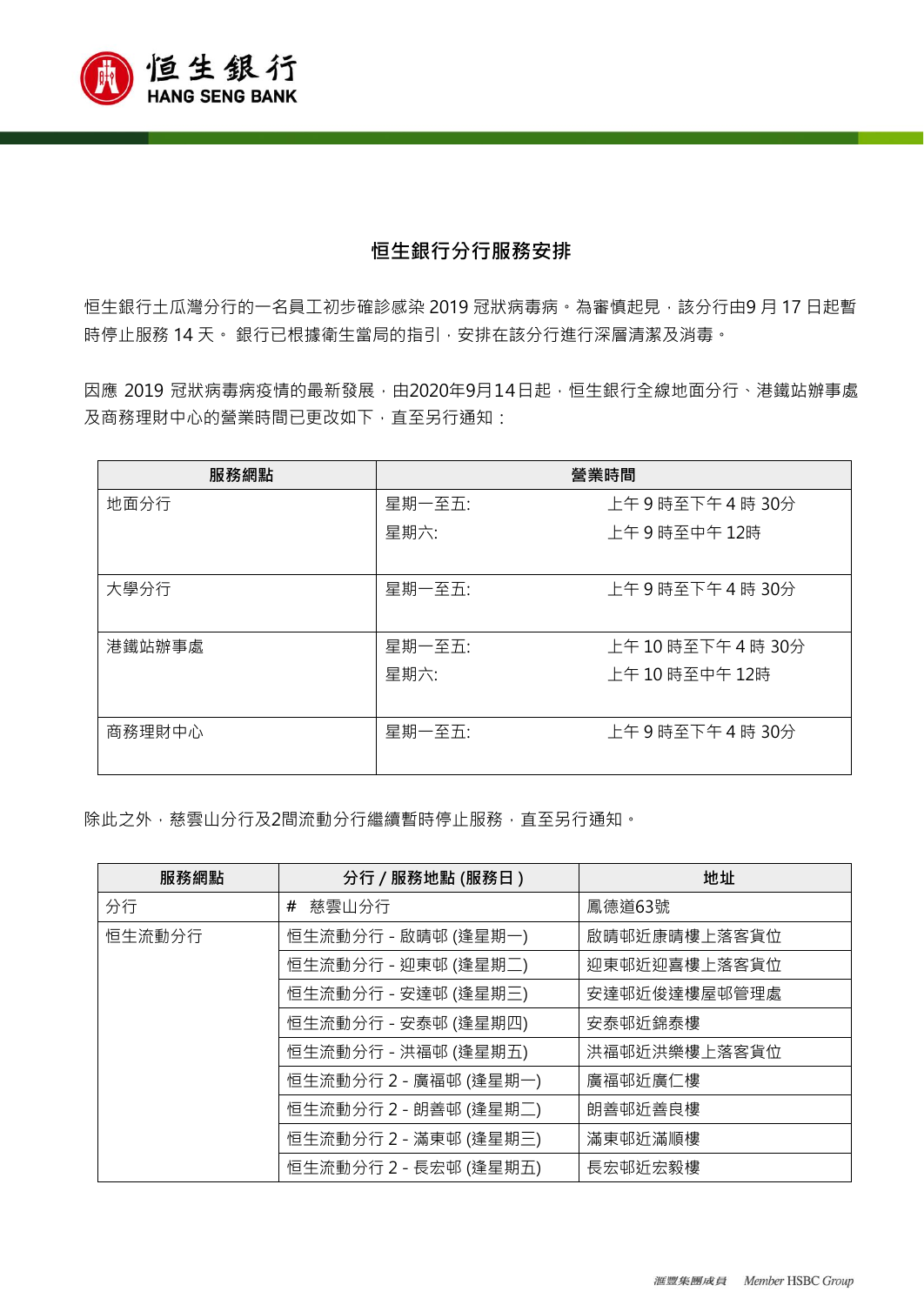

# 本分行保管箱營業時間為逢星期一上午 9 時至中午 12 時,直至另行通知。有關詳情,歡迎致 電客戶服務熱線 (2822 0228)。

由於各大學已加強保安措施,只限大學職員及學生才可進入校園。客户如需進入各大學分行,我們建議 客户可先請致電本行客户服務熱線2822 0228查詢詳情。

為保障客戶及員工的安全和健康,恒生已推出一系列防疫措施,包括加強分行的深層清潔消 毒、在開放式櫃台加設隔離膠板、要求員工於工作期間必須佩戴口罩,並提醒他們要經常清潔 及消毒雙手。此外,銀行會為進入分行的客戶量度體溫及提示客戶戴上口罩。

在恒生銀行服務網點以外,客戶可透過銀行其他多元化的服務渠道,包括恒生e-Banking、流 動理財服務應用程式或電話理財服務熱線(個人客戶:28220228 / 商業客戶:2198 8000) 滿 足他們的理財需要。

客戶如欲親臨分行,則可使用櫃位手機取票服務(eTicketing),該服務已擴展至所有恒生分行及所有 客戶,客戶到分行前預先透過恒生個人流動理財服務應用程式,無需登入個人e-Banking 便可在手機預 先遙距取票,減省在分行內等候服務的時間。個人銀行新客戶如需開立新戶口可使用全新推出的手機開 戸服務, 透過恒生個人流動理財服務應用程式在家中舒適地遞交申請。如客戶欲親臨分行開立新戶口亦 可透過恒生銀行網頁使用網上預約開戶服務,在到訪分行前進行網上預約。

就上述安排對客戶造成不便,恒生謹此致歉。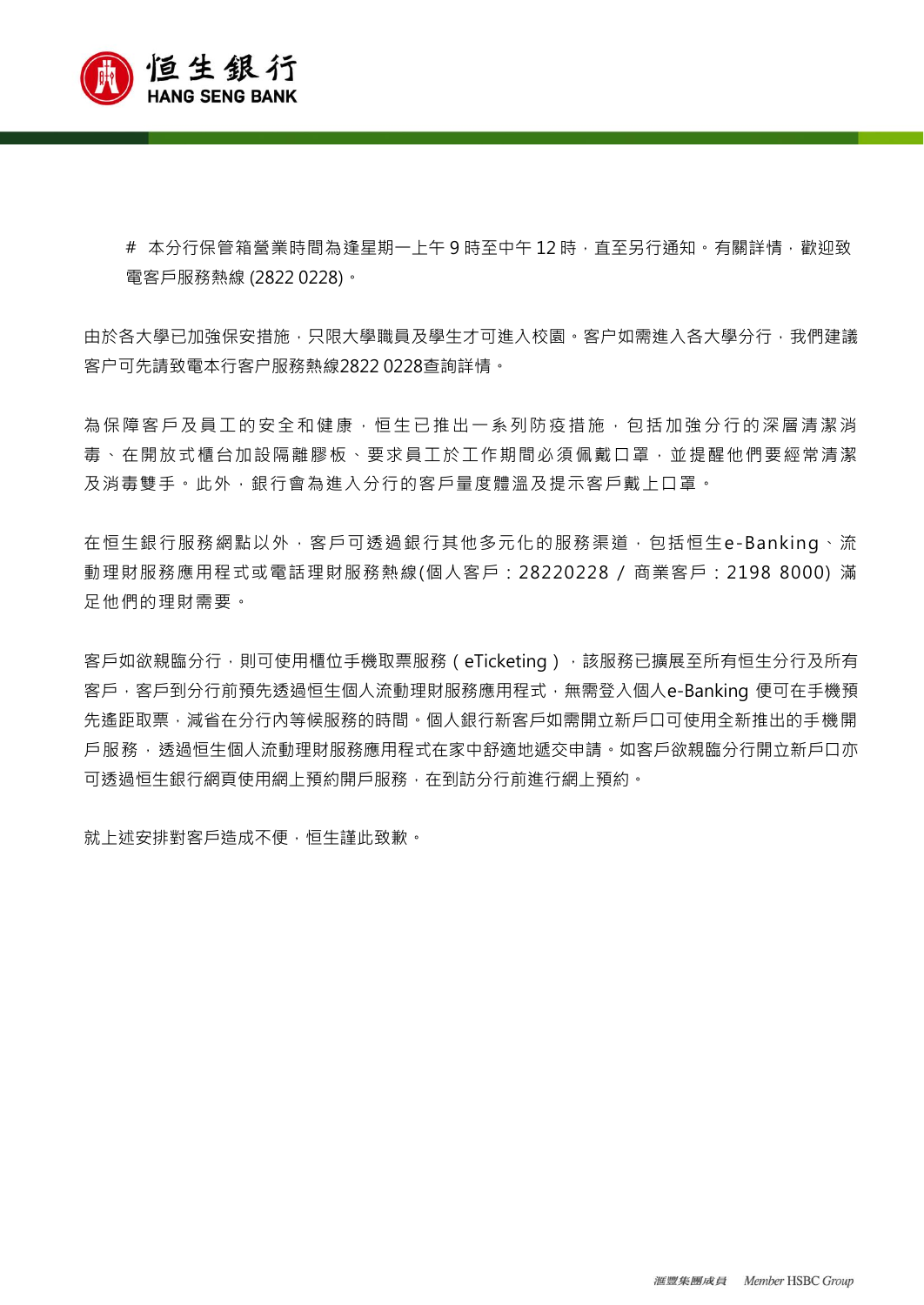

## **Hang Seng Bank Branch Service Arrangement**

Starting from 17 September, Hang Seng Bank's To Kwa Wan Branch is temporarily closed for 14 days as a precautionary measure after a staff member has preliminarily tested positive for COVID-19. The Branch is cleansed and disinfected thoroughly in accordance with the guidelines of the health authorities.

In response to the latest developments in the COVID-19 situation, service hours of all street-level branches, outlets in MTR stations and Business Banking Centres have been adjusted from 14 September 2020 until further notice as follows:

| <b>Service Outlets</b>         | <b>Service Hours</b> |                          |
|--------------------------------|----------------------|--------------------------|
| Street-level Branch            | Monday to Friday:    | $9:00am - 4:30pm$        |
|                                | Saturday:            | $9:00$ am $-12:00$ noon  |
| University Branch              | Monday to Friday:    | $9:00am - 4:30pm$        |
| <b>MTR Station Office</b>      | Monday to Friday:    | $10:00am - 4:30pm$       |
|                                | Saturday:            | $10:00$ am $-12:00$ noon |
| <b>Business Banking Centre</b> | Monday to Friday:    | $9:00am - 4:30pm$        |

Other than the above, Tsz Wan Shan Branch and 2 mobile branches remain closed for services until further notice.

| <b>Service Outlets</b>            | <b>Branch / Servicing location</b><br>(Servicing day)            | <b>Address</b>                                                                  |
|-----------------------------------|------------------------------------------------------------------|---------------------------------------------------------------------------------|
| <b>Branch</b>                     | Tsz Wan Shan Branch<br>#                                         | 63 Fung Tak Road                                                                |
| Hang Seng Mobile<br><b>Branch</b> | Hang Seng Mobile Branch - Kai Ching<br>Estate (Every Monday)     | Loading / Unloading space near<br>Hong Ching House, Kai Ching<br>Estate         |
|                                   | Hang Seng Mobile Branch - Ying Tung<br>Estate (Every Tuesday)    | Loading / Unloading space near<br>Ying Hei House, Ying Tung Estate              |
|                                   | Hang Seng Mobile Branch - On Tat<br>Estate (Every Wednesday)     | Open space near Estate<br>Management Office at Chun Tat<br>House, On Tat Estate |
|                                   | Hang Seng Mobile Branch - On Tai<br>Estate (Every Thursday)      | Site near Kam Tai House, On Tai<br>Estate                                       |
|                                   | Hang Seng Mobile Branch - Hung Fuk<br>Estate (Every Friday)      | Loading / Unloading space near<br>Hung Lok House, Hung Fuk Estate               |
|                                   | Hang Seng Mobile Branch 2 - Kwong<br>Fuk Estate (Every Monday)   | Site near Kwong Yan House,<br><b>Kwong Fuk Estate</b>                           |
|                                   | Hang Seng Mobile Branch 2 - Long<br>Shin Estate (Every Tuesday)  | Site near Shin Leung House, Long<br><b>Shin Estate</b>                          |
|                                   | Hang Seng Mobile Branch 2 - Mun<br>Tung Estate (Every Wednesday) | Site near Mun Shun House, Mun<br><b>Tung Estate</b>                             |
|                                   | Hang Seng Mobile Branch 2 - Cheung<br>Wang Estate (Every Friday) | Site near Wang Ngai House,<br><b>Cheung Wang Estate</b>                         |